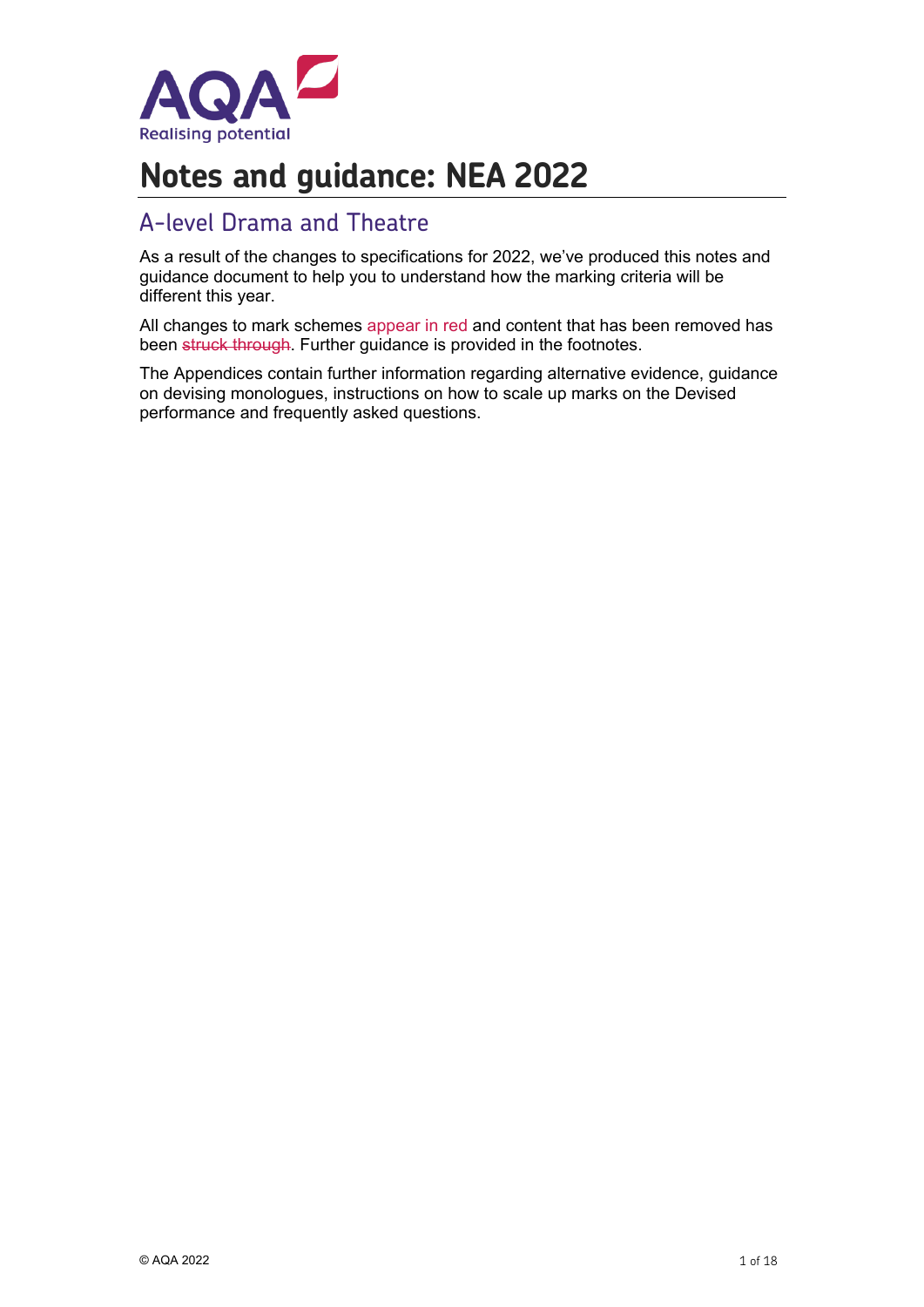| <b>Mark</b> | Level of theatrical skill <sup>1</sup>                                            | Consonance of devised piece with<br>dramatic intentions and methods<br>of the chosen practitioner <sup>2</sup>                         | Inventiveness and originality<br>of individual's work            | Success in realising/explaining individual artistic<br>intention $3$                                                                                                                          |
|-------------|-----------------------------------------------------------------------------------|----------------------------------------------------------------------------------------------------------------------------------------|------------------------------------------------------------------|-----------------------------------------------------------------------------------------------------------------------------------------------------------------------------------------------|
| 5           | <b>Exceptional command</b><br>of skillset, demonstrating<br>faultless execution.  | <b>Exceptional consonance</b><br>between devised piece and<br>dramatic intentions and methods<br>of the chosen practitioner.           | <b>Exceptionally inventive</b><br>and original work.             | <b>Exceptional success in realising/explaining</b><br>individual artistic intention in a completely<br>sustained way, engaging the audience <sup>4</sup> fully<br>throughout the performance. |
|             | <b>Excellent</b> command of<br>skillset, demonstrating<br>near perfect execution. | <b>High degree of compatibility</b><br>between the devised piece and<br>dramatic intentions and methods<br>of the chosen practitioner. | <b>Highly inventive and</b><br>original work.                    | Highly successful in realising/explaining<br>individual artistic intention in a well-sustained<br>way, engaging the audience throughout the<br>performance.                                   |
| 3           | <b>Good</b> command of skill-<br>set, demonstrating<br>competent execution.       | Devised piece has many<br>qualities reflective of the<br>dramatic intentions and methods<br>of the chosen practitioner.                | Work has many inventive<br>and original qualities or<br>moments. | Largely successful in realising/explaining<br>individual artistic intention in a mostly focused<br>way, engaging the audience for most of the<br>performance.                                 |

# <span id="page-1-3"></span><span id="page-1-2"></span><span id="page-1-1"></span><span id="page-1-0"></span>Component 2 - Devised performance (section 4.5.1 of the specification)

<sup>&</sup>lt;sup>1</sup> Regarding the 'Level of theatrical skill' column of the mark scheme, students and teachers are directed to Appendix A, which details the full list of alternative evidence that should be used in the place of a live performance to demonstrate students' theatrical skills.

<sup>&</sup>lt;sup>2</sup> We have removed the 'Consonance of devised piece with dramatic intentions and methods of the chosen practitioner' column from the mark scheme. Students will still need to apply a practitioner to the Performance as this will still be assessed in the working notebook. However, due to the possibility of much shorter performance lengths than usual and the potential difficultly of evidencing some practitioner's dramatic intentions and methods in very short performances, this will not be assessed in performance in 2022. Teachers will therefore mark the Devised performance out of 15 and, using the scaling grid in Appendix D, convert this mark into a mark out of 20.

<sup>&</sup>lt;sup>3</sup> Regarding the 'Success in realising individual artistic intention' column of the mark scheme, students and teachers are directed to Appendix A, which details the full list of alternative evidence that should be used in the place of a live performance to demonstrate students' artistic intentions.

<sup>&</sup>lt;sup>4</sup> For students submitting alternative evidence, the term 'audience' can include someone at home, other students, teachers or the person assessing the work.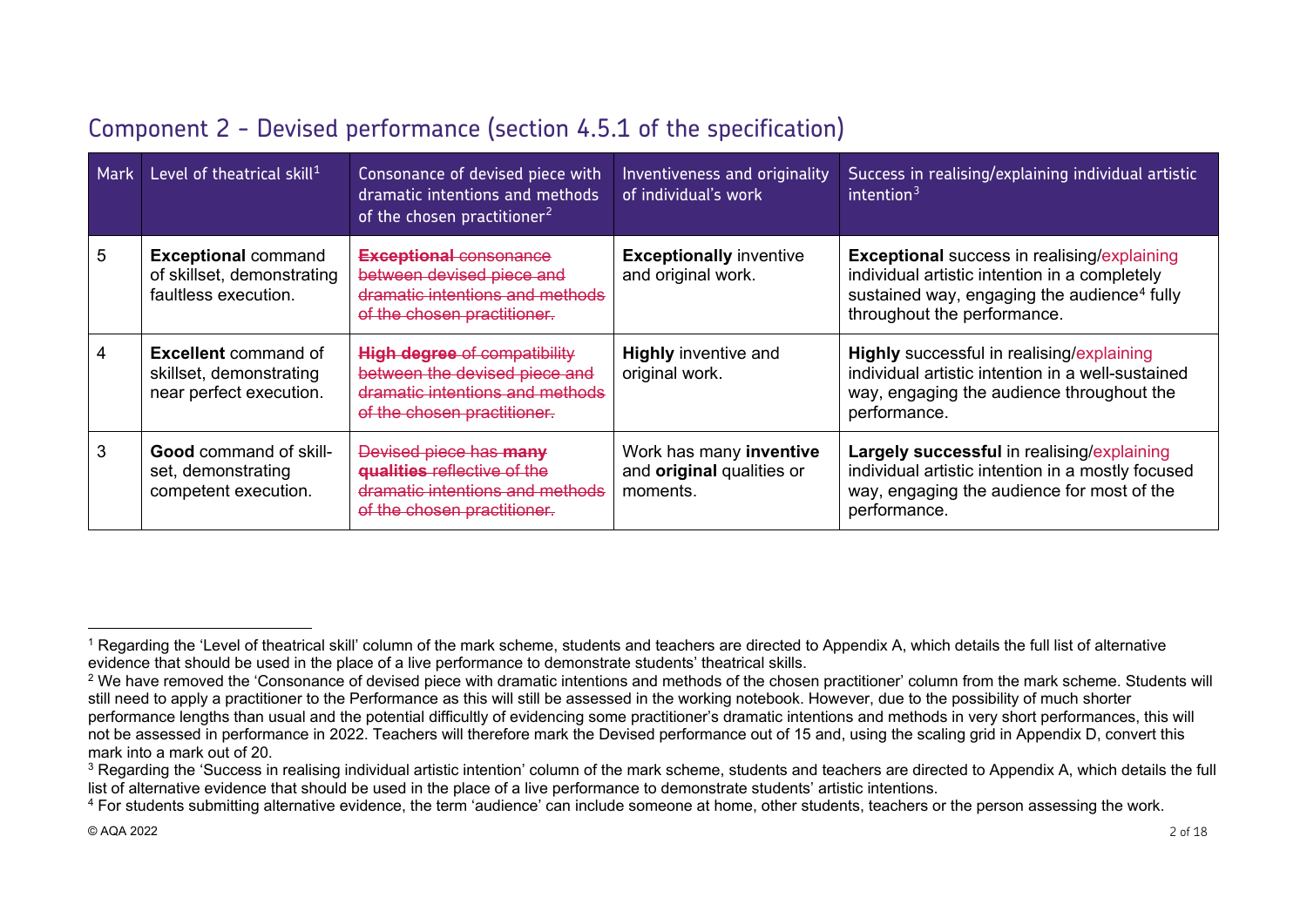| $\overline{2}$ | <b>Reasonable command</b><br>of skillset, demonstrating<br>mainly secure execution. | <b>Some compatibility between the</b><br>dramatic intentions and methods<br>of the chosen practitioner and<br>devised piece. | <b>Reasonably inventive and</b><br>original ideas,<br>demonstrating developing<br>skills in this area. | <b>Reasonable</b> success in realising/explaining<br>individual artistic intention, engaging the<br>audience at a number of points during the<br>performance. |
|----------------|-------------------------------------------------------------------------------------|------------------------------------------------------------------------------------------------------------------------------|--------------------------------------------------------------------------------------------------------|---------------------------------------------------------------------------------------------------------------------------------------------------------------|
|                | <b>Limited command of</b><br>skill-set, demonstrating<br>insecure execution.        | <b>Limited compatibility between</b><br>devised piece and dramatic<br>intentions and methods of the<br>chosen practitioner.  | <b>Limited</b> invention and<br>originality.                                                           | Limited realisation/explanation of individual<br>artistic intention, rarely engaging the audience.                                                            |
| l 0            | Nothing worthy of credit.                                                           | Nothing worthy of credit.                                                                                                    | Nothing worthy of credit.                                                                              | Nothing worthy of credit.                                                                                                                                     |

NB. We are aware that there may be some cases where students' monologues do not match the content in the working notebook because they created full pieces last year but never performed them, despite completing the working notebook. In such cases students should include a short paragraph at the end of the working notebook explaining the reasons for the differences and how/why they changed and altered their practical work.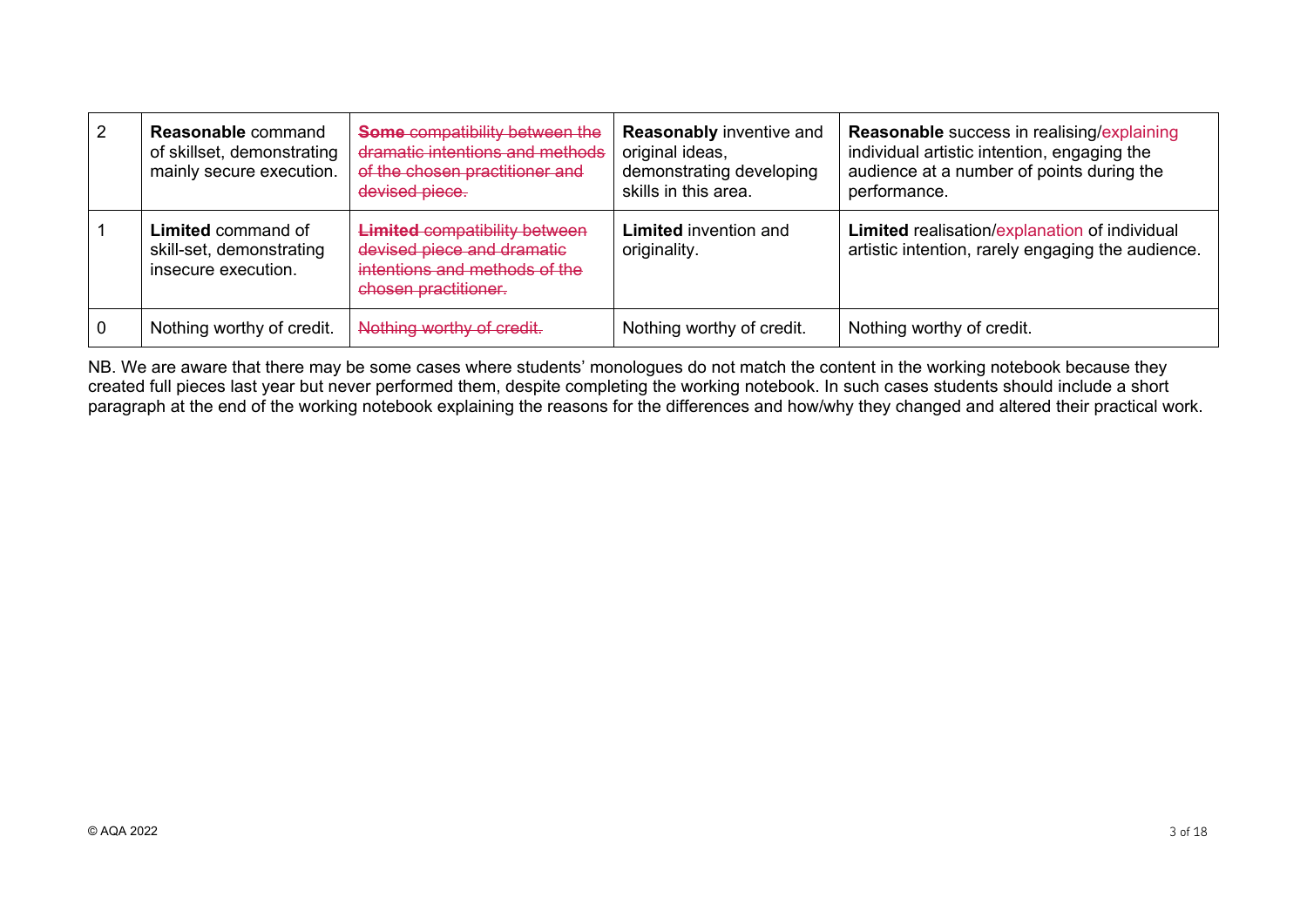# Component 3 – Performance of Extract 3 Part A (section 4.5.2 of the specification)

| <b>Band</b>    | <b>Mark</b> | <b>Descriptors</b>                                                                                                                                                                                                                                                                                                                                                                                                                                                                                       |  |
|----------------|-------------|----------------------------------------------------------------------------------------------------------------------------------------------------------------------------------------------------------------------------------------------------------------------------------------------------------------------------------------------------------------------------------------------------------------------------------------------------------------------------------------------------------|--|
| 5              | $21 - 25$   | <b>Exceptional</b> contribution to performance:                                                                                                                                                                                                                                                                                                                                                                                                                                                          |  |
|                |             | an outstanding range of skills are demonstrated<br>$\bullet$<br>skills are deployed/explained with complete control and in an<br>$\bullet$<br>exceptionally effective way <sup>5</sup><br>personal interpretation is exceptionally appropriate to the play<br>$\bullet$<br>as a whole<br>personal interpretation is exceptionally sensitive to context.<br>$\bullet$<br>artistic intentions are completely achieved to exceptional<br>effect, engaging the audience fully throughout the<br>performance. |  |
| $\overline{4}$ | 16-20       | <b>Excellent</b> contribution to performance:                                                                                                                                                                                                                                                                                                                                                                                                                                                            |  |
|                |             | an extensive range of skills are demonstrated<br>$\bullet$<br>skills are deployed/explained precisely and in a highly<br>$\bullet$<br>effective way<br>personal interpretation is entirely appropriate to the play as a<br>$\bullet$<br>whole<br>personal interpretation is highly sensitive to context<br>٠<br>artistic intentions are entirely achieved, engaging the<br>$\bullet$<br>audience throughout the performance.                                                                             |  |
| 3              | $11 - 15$   | <b>Good</b> contribution to performance:                                                                                                                                                                                                                                                                                                                                                                                                                                                                 |  |
|                |             | wide range of skills are demonstrated<br>$\bullet$<br>skills are deployed/explained confidently and in a mostly<br>$\bullet$<br>effective way<br>personal interpretation is mostly appropriate to the play as a<br>$\bullet$<br>whole<br>personal interpretation is mostly sensitive to context<br>artistic intentions are mostly achieved, engaging the audience<br>for most of the performance.                                                                                                        |  |

-

<span id="page-3-0"></span><sup>5</sup> Regarding the 'Skills are deployed' bullet point in the mark scheme, students and teachers are directed to Appendix B, which details the full list of alternative evidence that should be used in the place of a live performance to demonstrate students' theatrical skills.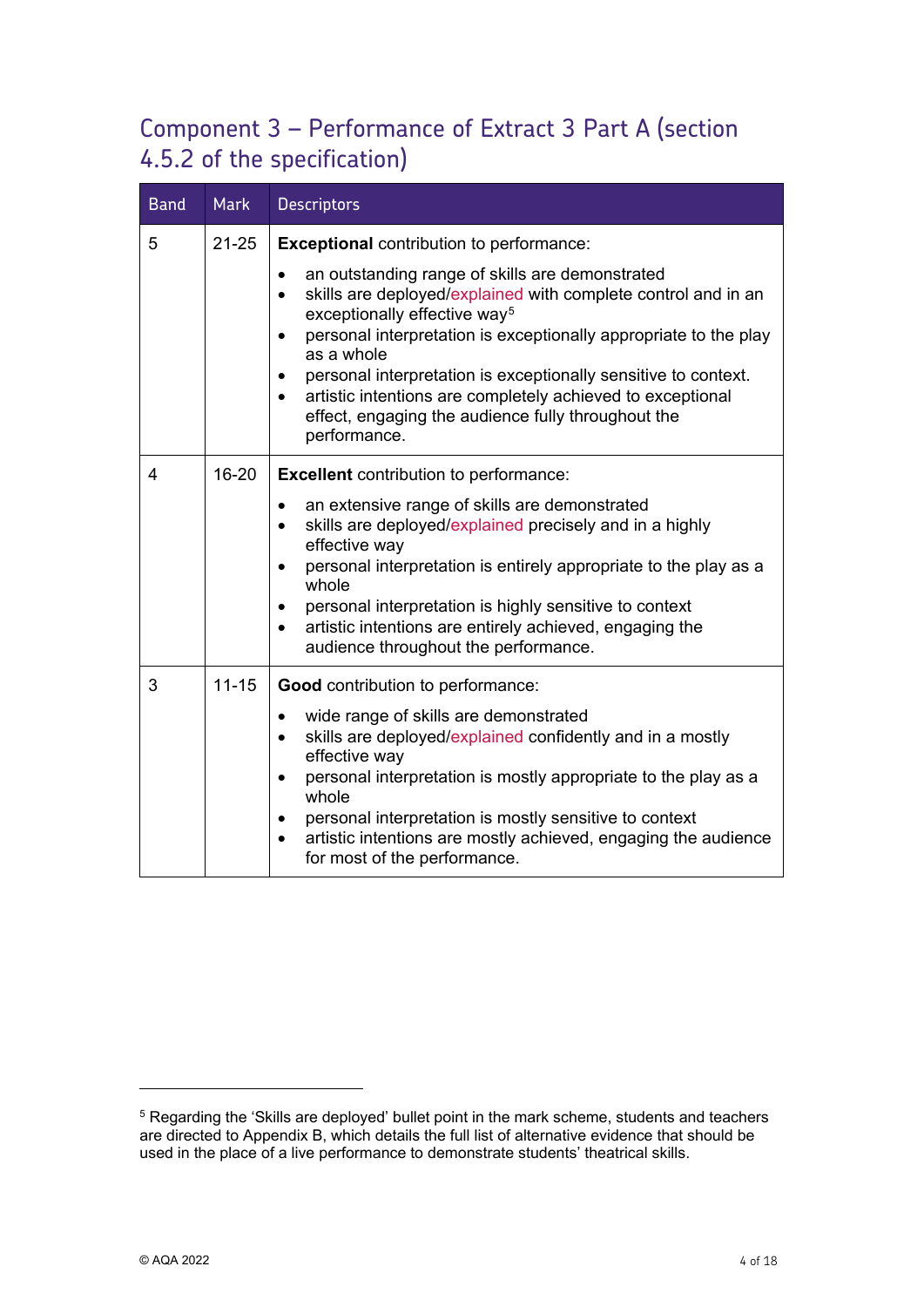| 2 | $6 - 10$ | <b>Reasonable</b> contribution to performance:                                                                                                                                                                                                                                                                                                                                                                                                       |  |
|---|----------|------------------------------------------------------------------------------------------------------------------------------------------------------------------------------------------------------------------------------------------------------------------------------------------------------------------------------------------------------------------------------------------------------------------------------------------------------|--|
|   |          | fair range of skills are demonstrated<br>$\bullet$<br>skills are deployed/explained earnestly with effectiveness in<br>places<br>personal interpretation has some relevance to the play as a<br>٠<br>whole<br>personal interpretation is sensitive to context in places<br>artistic intentions are only partly achieved, engaging the<br>$\bullet$<br>audience at a number of points during the performance.                                         |  |
|   | $1 - 5$  | <b>Limited</b> contribution to performance:<br>Narrow range of skills are demonstrated<br>٠<br>Skills are deployed/explained uncertainly with little<br>$\bullet$<br>effectiveness<br>Personal interpretation lacks appropriateness for the play as a<br>$\bullet$<br>whole<br>Personal interpretation lacks sensitivity to context<br>$\bullet$<br>Very few, or no, artistic intentions are achieved, rarely<br>$\bullet$<br>engaging the audience. |  |
| 0 | 0        | Nothing worthy of credit.                                                                                                                                                                                                                                                                                                                                                                                                                            |  |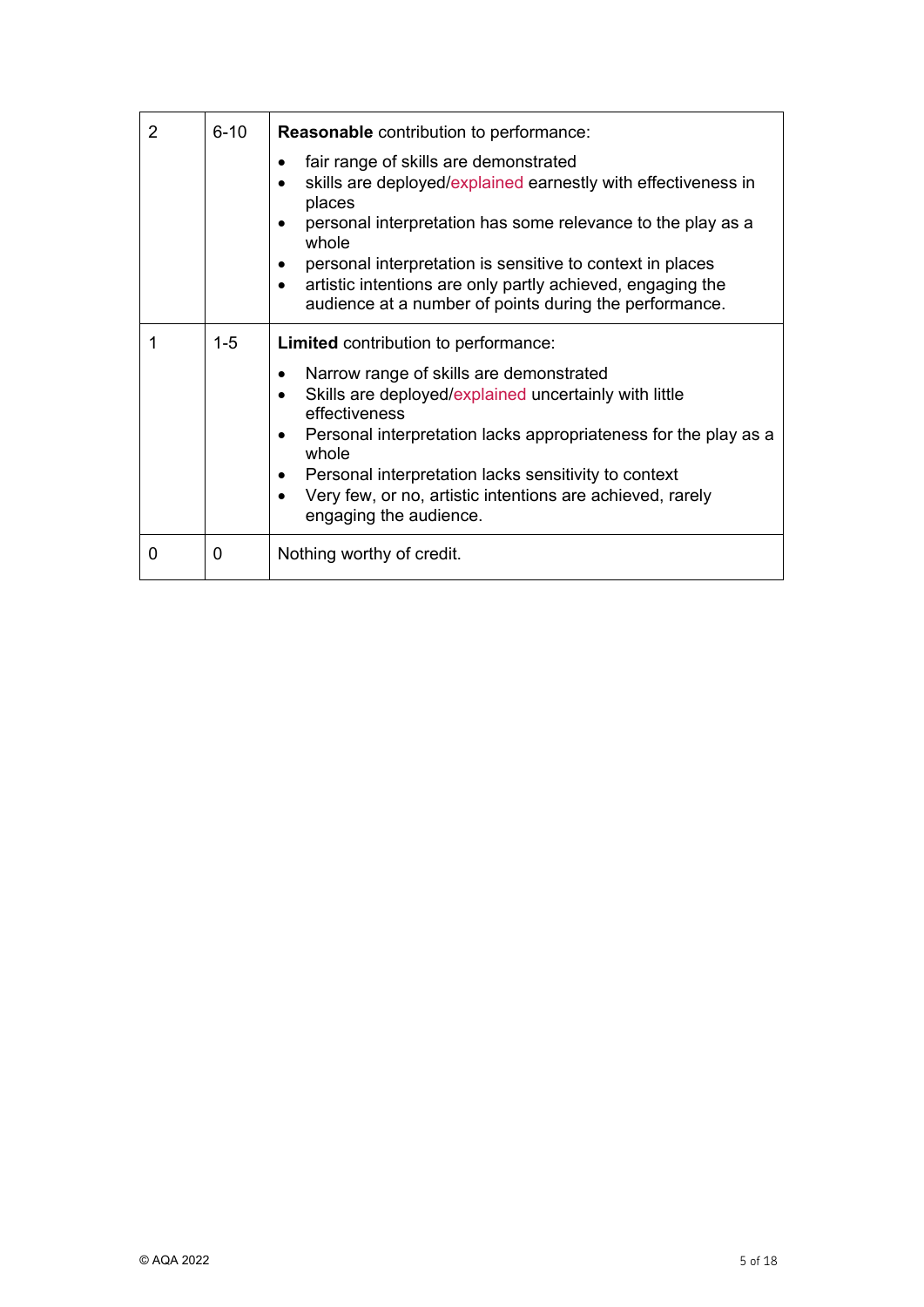# Component 3 – Reflective report (section 4.5.2 of the specification)

| <b>Band</b>    | <b>Mark</b> | <b>Descriptors</b>                                                                                                                                           |
|----------------|-------------|--------------------------------------------------------------------------------------------------------------------------------------------------------------|
| 5              | $17 - 20$   | Assured and perceptive analysis and evaluation referring in<br>precise detail to their theatrical interpretation of the extract(s).                          |
|                |             | Compelling and fluently structured.                                                                                                                          |
| 4              | $13 - 16$   | <b>Focused and considered</b> analysis and evaluation referring in<br>detail to their theatrical interpretation of the extract(s).                           |
|                |             | Detailed and well structured.                                                                                                                                |
| 3              | $9 - 12$    | <b>Straightforward and pertinent analysis and evaluation</b><br>referring in detail in places to their theatrical interpretation of the<br>$extract(s)$ .    |
|                |             | Relevant with some structure.                                                                                                                                |
| $\overline{2}$ | $5-8$       | <b>Generalised</b> analysis and evaluation referring in limited detail to<br>their theatrical interpretation of the extract(s).                              |
|                |             | Lacking in clarity of expression and organisation.                                                                                                           |
| 1              | $1 - 4$     | Little relevant analysis and evaluation referring in negligible<br>detail to their theatrical interpretation of the extract(s).<br>Unclear and disorganised. |
| 0              | 0           | Nothing worthy of credit.                                                                                                                                    |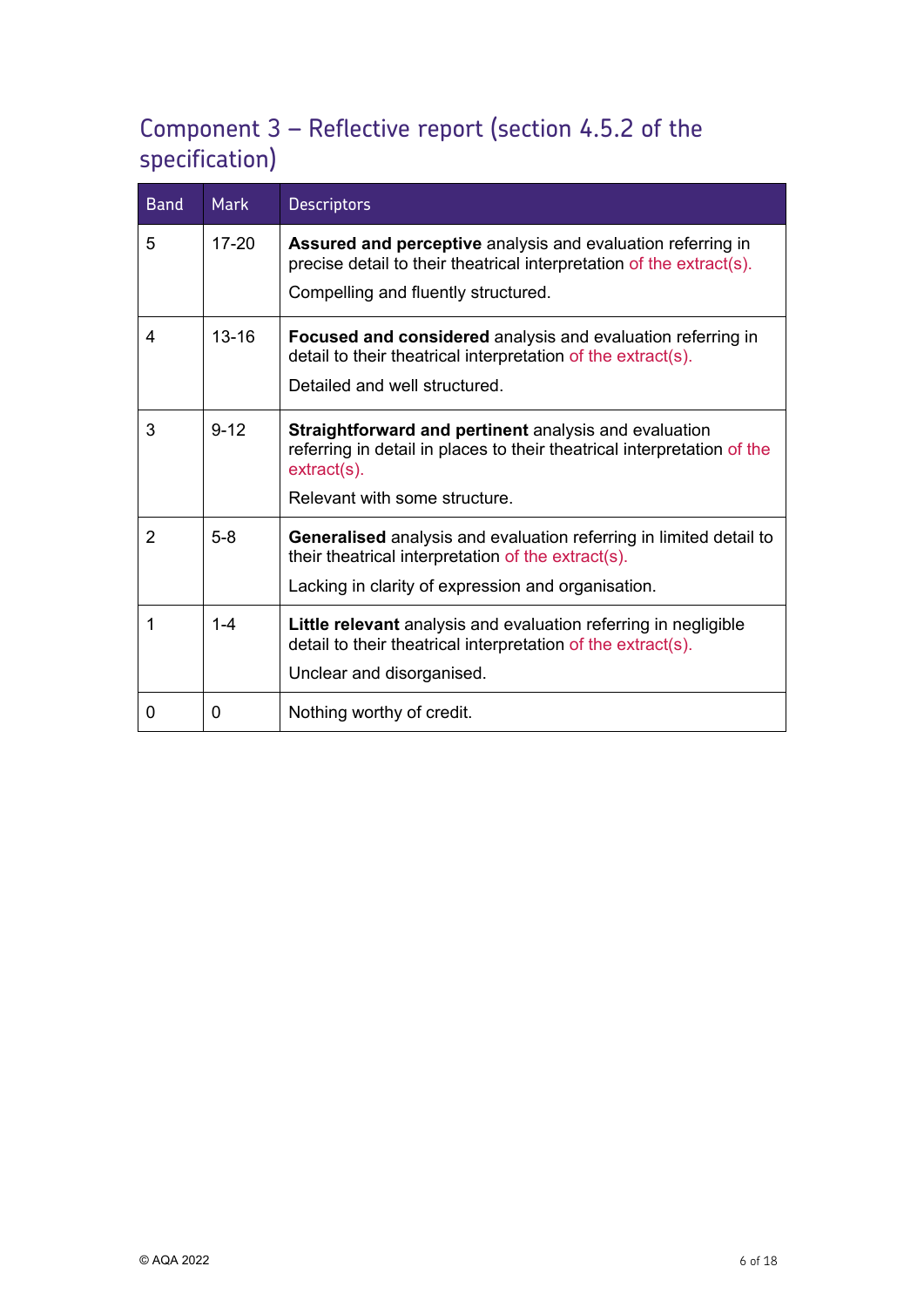# Appendix A - Alternative evidence for Component 2 (Devising)

Evidence must include either audio-visual recordings of complete performances or alternative evidence including one or more of the following, as appropriate. No other forms of alternative evidence will be accepted:

Alternative evidence for **performers** must include **both** of the following. No other forms of alternative evidence will be accepted:

- audio-visual recording of some acting performance without need for fully designed set/lighting/costumes. This could include recorded rehearsals or physical demonstrations of key aspects.
- detailed explanation of the effects students would have wished to create and the theatrical skills/methods they would have employed in order to do so in the final live performance. This could be audio-visual or written.

Alternative evidence for **directors** and **designers** must include one or more of the following, as appropriate. No other forms of alternative evidence will be accepted.

- Prototype of product to clearly demonstrate key design features that would be realised in the final product.
- Original and non-original photography to clearly demonstrate either students' own realised designs or effects that they would want to emulate from live theatre productions.
- Drawings or annotated sketches of designs to clearly demonstrate the key features of the design eg size, shape, fit, effect etc.
- Annotated scripts to clearly demonstrate cues and effects throughout the performance.
- Video or written account a detailed explanation of the effects students would have wished to create and the theatrical skills/methods they would have employed in order to do so in the final live performance.
- Physical demonstrations an audio-visual recording to clearly demonstrate:  $\circ$  a director's interaction with other members of the group
	- $\circ$  the effects created by the direction
	- o how costumes fit and move
	- o sound effects
	- o lighting effects
	- o set design
	- $\circ$  size, shape and operation of puppets.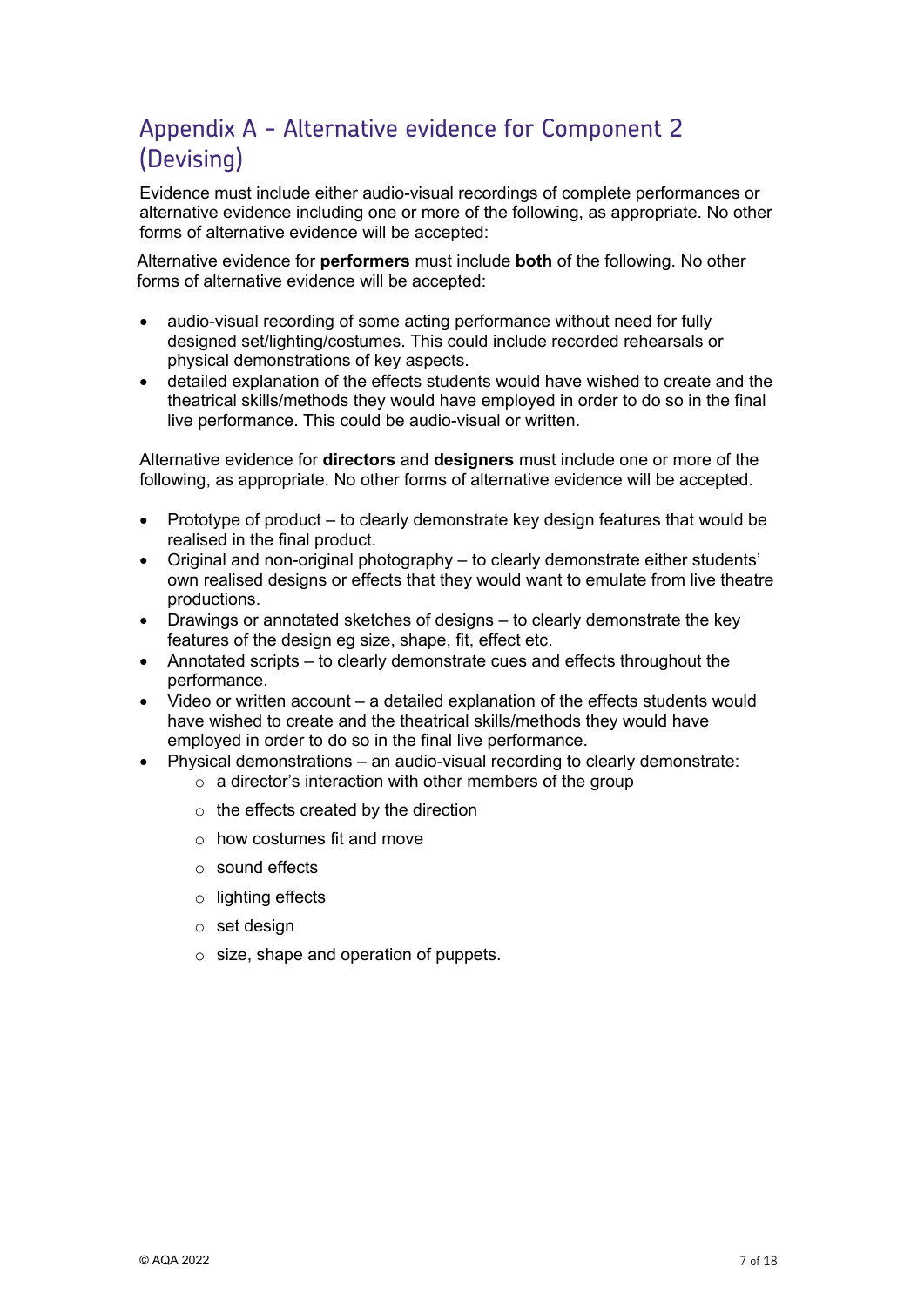### Appendix B - Alternative evidence for Component 3 (textbased)

Evidence must include either a complete and unedited audio-visual recording of the text-based performance and/or presentation of each discrete aspect/each student's individual contribution.

Alternative evidence for **performers** must include the following. No other forms of alternative evidence will be accepted.

• Audio-visual recording of acting performance without need for fully designed set/lighting/costumes.

Alternative evidence for **directors** and **designers** must include one or more of the following, as appropriate. No other forms of alternative evidence will be accepted.

- Prototype of product to clearly demonstrate key design features that would be realised in the final product.
- Original photography to clearly demonstrate students' own realised designs
- Drawings or annotated sketches of designs to clearly demonstrate the key features of the design eg size, shape, fit, effect etc.
- Annotated scripts to clearly demonstrate cues and effects throughout the performance.
- Video or written account a detailed explanation of the effects students would have wished to create and the theatrical skills/methods they would have employed in order to do so in the final live performance.
- Physical demonstrations an audio-visual recording to clearly demonstrate:
	- $\circ$  a director's interaction with other members of the group
	- $\circ$  the effects created by the direction
	- $\circ$  how costumes fit and move
	- o sound effects
	- o lighting effects
	- o set design
	- $\circ$  size, shape and operation of puppets.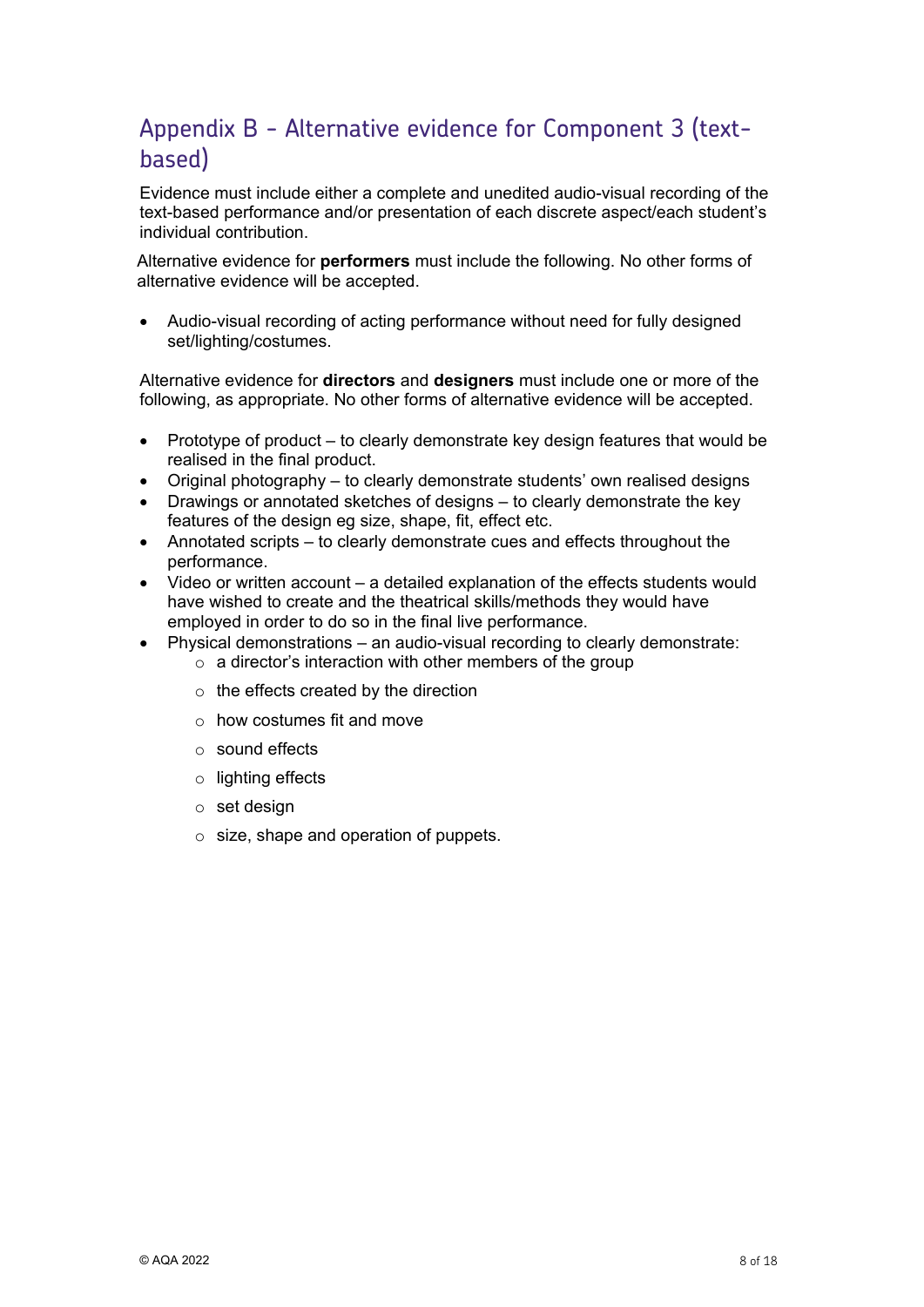### Appendix C – Guidance on devising monologues

Below we have reproduced the guidance on devising from sections 3.2.1, 3.2.2 and 4.2 of the specification. We have indicated (in red) where the guidance has been adapted to allow for monologue submissions*.*

### 3.2.1 Creating devised drama

Students must learn how to create and develop original devised ideas to communicate meaning as part of the theatre making process.

Students must draw on and demonstrate a practical understanding of the subject content listed in Knowledge and understanding (section 3.1.1 of the specification).

Students must develop their ability to:

- develop their own ideas
- research relevant processes and practices of theatre making to inform their own practice
- apply what they have learnt from live theatre to their own work in practice
- collaborate with other theatre makers (for groups of 2-6)
- explore devising and rehearsal methods
- refine and amend work in progress.

Students must also study for this component the work and methodology of one influential theatre practitioner chosen from the list of Prescribed practitioners (section 3.5 of the specification).

They must study:

- the social, cultural and historical context in which the practitioner is/was working
- theatrical purpose and practice
- artistic intentions
- innovative nature of their approach
- working methods
- theatrical style and use of conventions
- collaboration with/influence on other practitioners.

The practitioner must be a different practitioner to the practitioner used for text-based exploration.

For assessment, students must produce an individual working notebook detailing their devising process.

See the working notebook (section 4.2 of the specification) for details.

### 3.2.2 Performing devised drama

Students must learn how to contribute to devised drama in a live theatre context for an audience.

They must contribute as either a performer, designer or director.

Students must draw on and demonstrate a practical understanding of the subject content listed in Knowledge and understanding (section 3.1.1 of the specification).

They must develop their ability to:

- create and communicate meaning
- realise artistic intention in devised drama.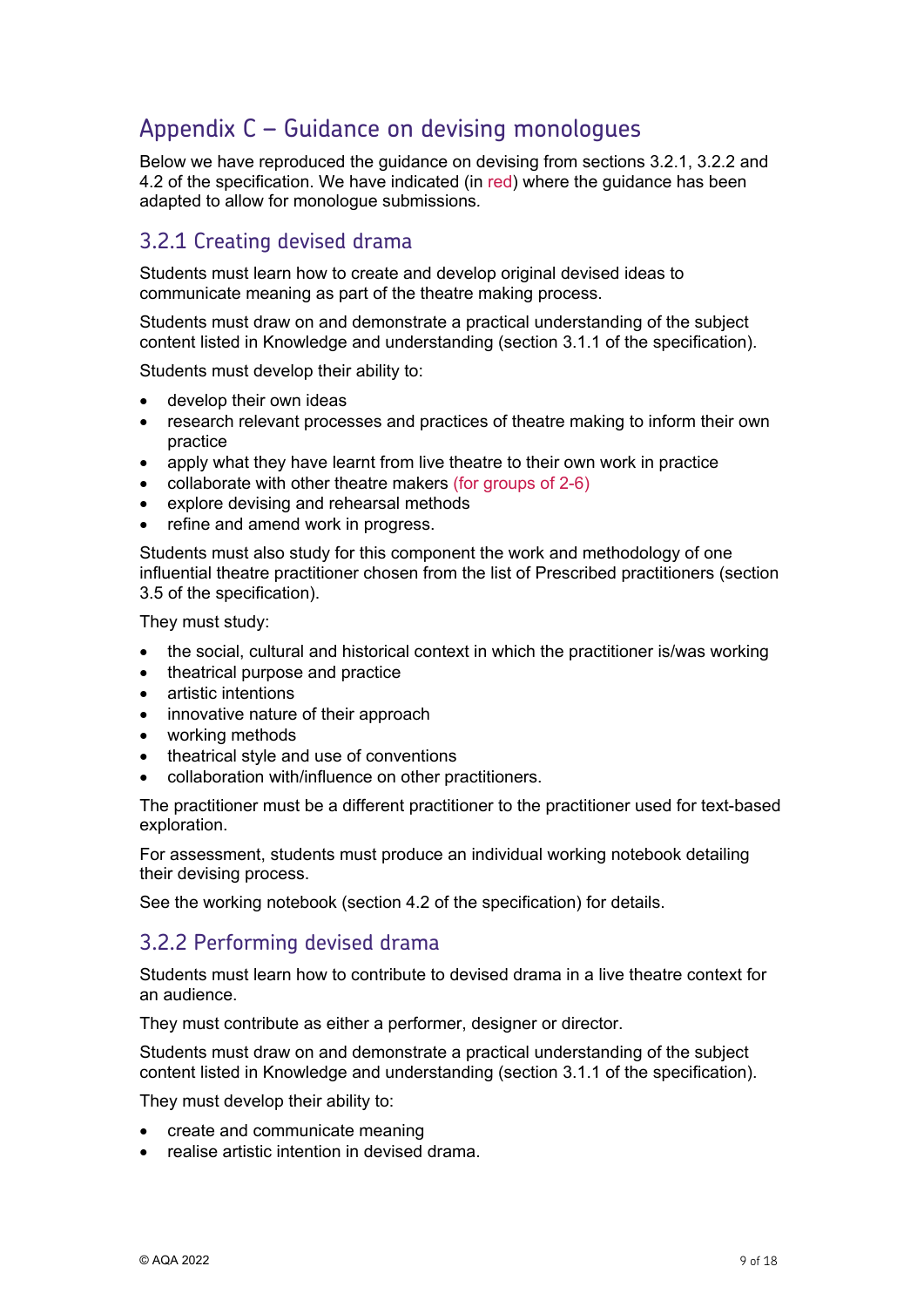For assessment, students must perform, direct or create realised designs for a devised monologue, duologue or group piece.

See the devised performance (section 4.2 of the specification) for details.

### 4.2 Component 2: Creating original drama

This is a practical component in which students are assessed on their ability to create and develop ideas to communicate meaning as part of the theatre making process making connections between dramatic theory and practice (AO1) and apply theatrical skills to realise artistic intentions in live performance (AO2).

Component 2 constitutes 30% of the A-level. It is marked by teachers and moderated by AQA.

For this component, students must complete two assessment tasks:

- produce an individual working notebook documenting the devising process
- contribute to a final devised, monologue, duologue or group performance.

The working notebook is marked out of 40.

Each student's contribution to the final devised performance is marked out of 15, whether that contribution is as a collaborator in a duologue/ group or as sole creator/performer in a monologue. This mark is then scaled up by the teacher, using the conversion grid in Appendix D.

#### Guidance on devising

The stimulus/stimuli for the devised piece must be chosen by students.

There is no restriction on the subject matter that forms the basis of students' devising work. For example, the starting point for the piece might be:

- from literature or art
- an adaptation of a poem, a folk tale, a newspaper story
- theme-based or focused on an historical event
- wholly original
- intended to educate the audience, to express a political viewpoint, to be serious or comical.

The devised piece must be informed by the work and methodologies of one of the prescribed theatre practitioners on our set list (see Prescribed practitioners, section 3.5 of the specification).

Each student must choose a different practitioner to that chosen for Component 3.

Performers and directors in the same group must select the same practitioner. Designers may select different practitioners. All practitioner choices must be compatible.

It is important that the content of the devised work is entirely in line with the dramatic intentions of the chosen practitioner(s) whose methodology has been adopted.

#### **Specialisms**

Students must choose to be assessed as a:

- performer
- lighting designer
- sound designer
- set designer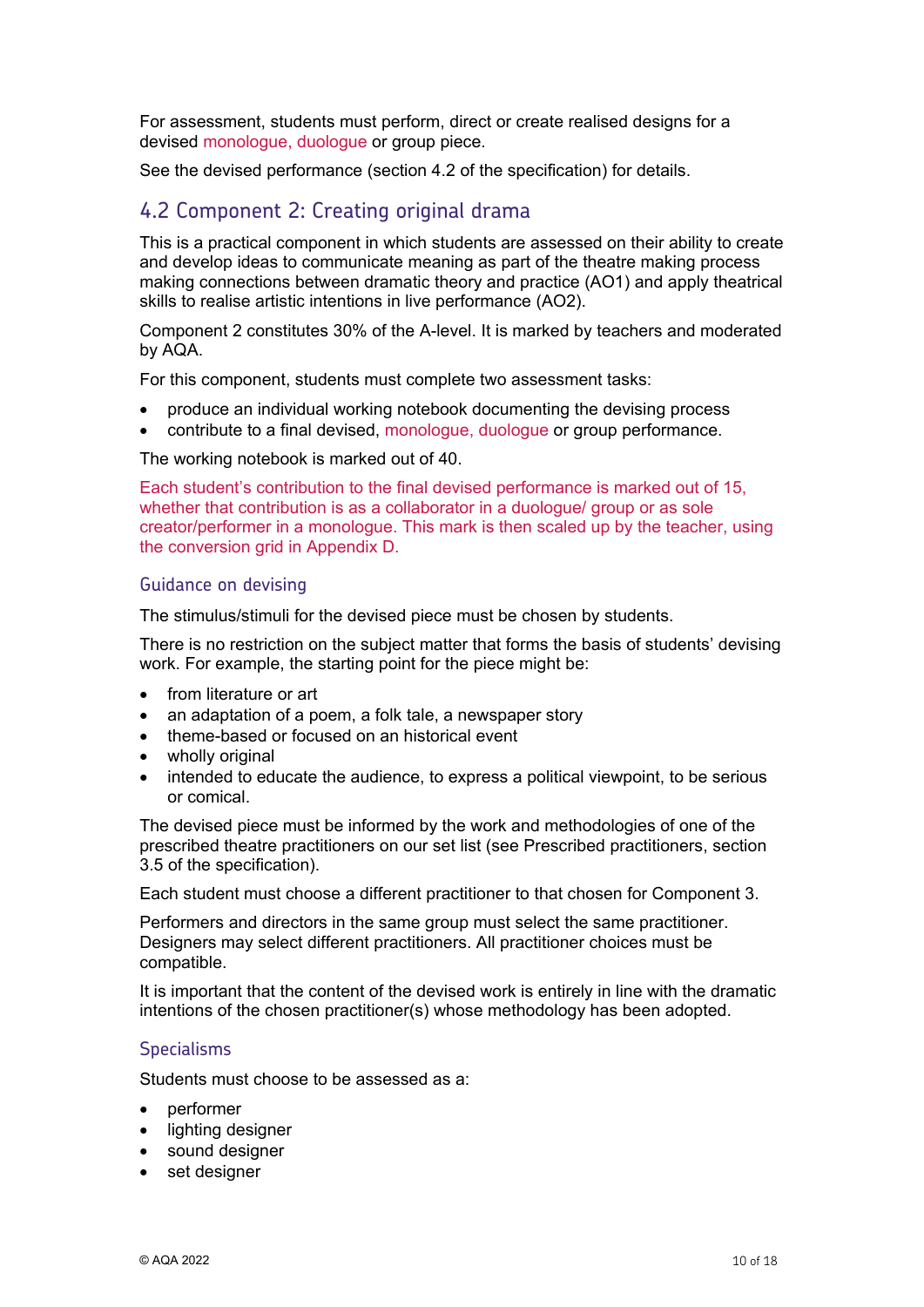- costume designer
- puppet designer
- director.

Costume designers may choose to include make-up and/or hair and/or masks. Set designers may choose to include design of props.

Each student must choose one specialism only for this component. They are assessed in relation to this specialism for both the working notebook and devised performance.

Requirements in relation to the number of students per specialism are as follows:

| <b>Specialism</b> | Requirement for each performance |
|-------------------|----------------------------------|
| Performer         | Between one and six students     |
| Lighting designer | Maximum of <b>one</b> student    |
| Sound designer    | Maximum of <b>one</b> student    |
| Set designer      | Maximum of <b>one</b> student    |
| Costume designer  | Maximum of <b>one</b> student    |
| Puppet designer   | Maximum of <b>one</b> student    |
| Director          | Maximum of one student           |

In the case of only two students entering, both students must nominate themselves as performer.

Cross-sex casting is permitted.

Students must apply their chosen specialism as follows:

| Specialism chosen | Requirement                                         |
|-------------------|-----------------------------------------------------|
| Performer         | Must perform one character*                         |
| Lighting designer | Must create <b>one</b> lighting design              |
| Sound designer    | Must create one sound design                        |
| Set designer      | Must create one set design                          |
| Costume designer  | Must create one costume design for one<br>performer |
| Puppet designer   | Must create one puppet design                       |
| Director          | Must direct the devised piece                       |

\*Or more than one if appropriate to the subject matter and performance style of the piece.

Teachers must ensure that students have the opportunity to take an equal and active part in the creative and collaborative process regardless of their chosen specialism.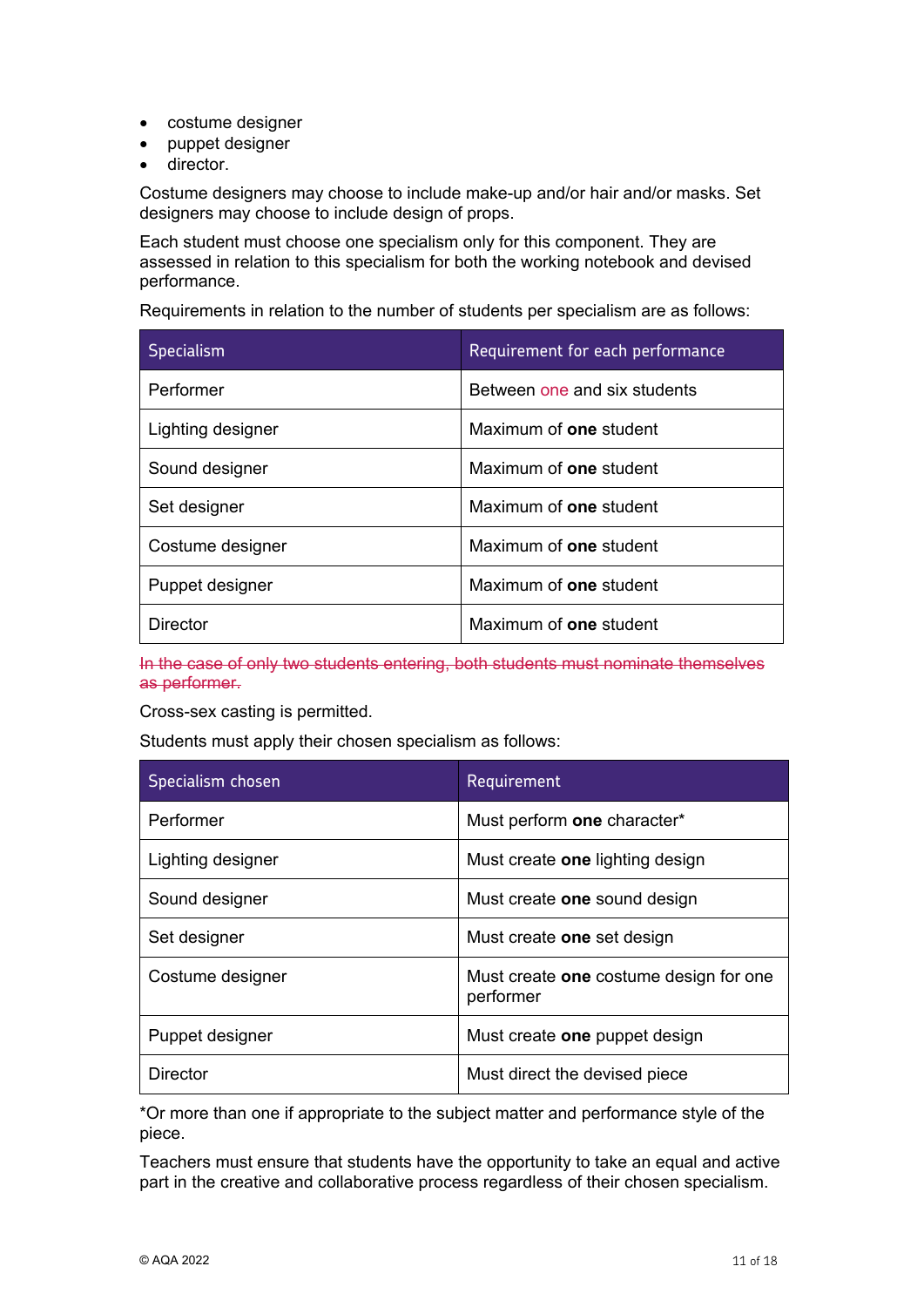Each individual/pair/group is to be self-contained and totally responsible for all aspects of the devised work, which should seek to realise clear artistic intentions for an audience.

All designs must be assessed in live performance:

- for lighting designers the lights and lighting effects must be seen in the live performance
- for sound designers the sound and sound effects must be heard in the live performance
- for set designers the set seen in the live performance should follow the student's design
- for costume designers the costume designed must be worn in the live performance by the relevant character
- for puppet designers the puppet(s) designed must be a part of the live performance.

Design students are not assessed on their ability to operate equipment associated with their design.

Therefore, although all students are encouraged to develop their theatrical skills to their full potential the following applies:

- lighting designers are not required to operate the lighting equipment in the live performance
- sound designers are not required to operate the sound equipment in the live performance
- set designers are not assessed on the set's construction
- costume designers are not assessed on the costume's construction
- puppet designers are not assessed on the puppet's construction and need not be the puppet operators during the live performance.

Assessors must assess the design and not its execution.

Designs should be realised in performance to the full extent possible within any practical constraints.

Design students must work to support performers (and director where applicable) and create a design which supports and enhances the live performance work. Students should have an awareness of how their design will impact on the live performance as a whole.

#### The working notebook

Each student is required to complete a working notebook documenting and exploring the creation, development and refinement of their ideas during the devising process.

Students should illustrate the ways in which they have made connections between theory and practice throughout including:

- research they have undertaken and how this has informed their decision making
- ways in which they have applied the work and methodologies of their selected practitioner
- relevant experiences of live theatre production and how these have influenced them in the shaping and development of their piece.

The working notebook is divided into two sections, each marked out of 20 marks:

- Section 1: Rationale and research
- Section 2: Development and refinement.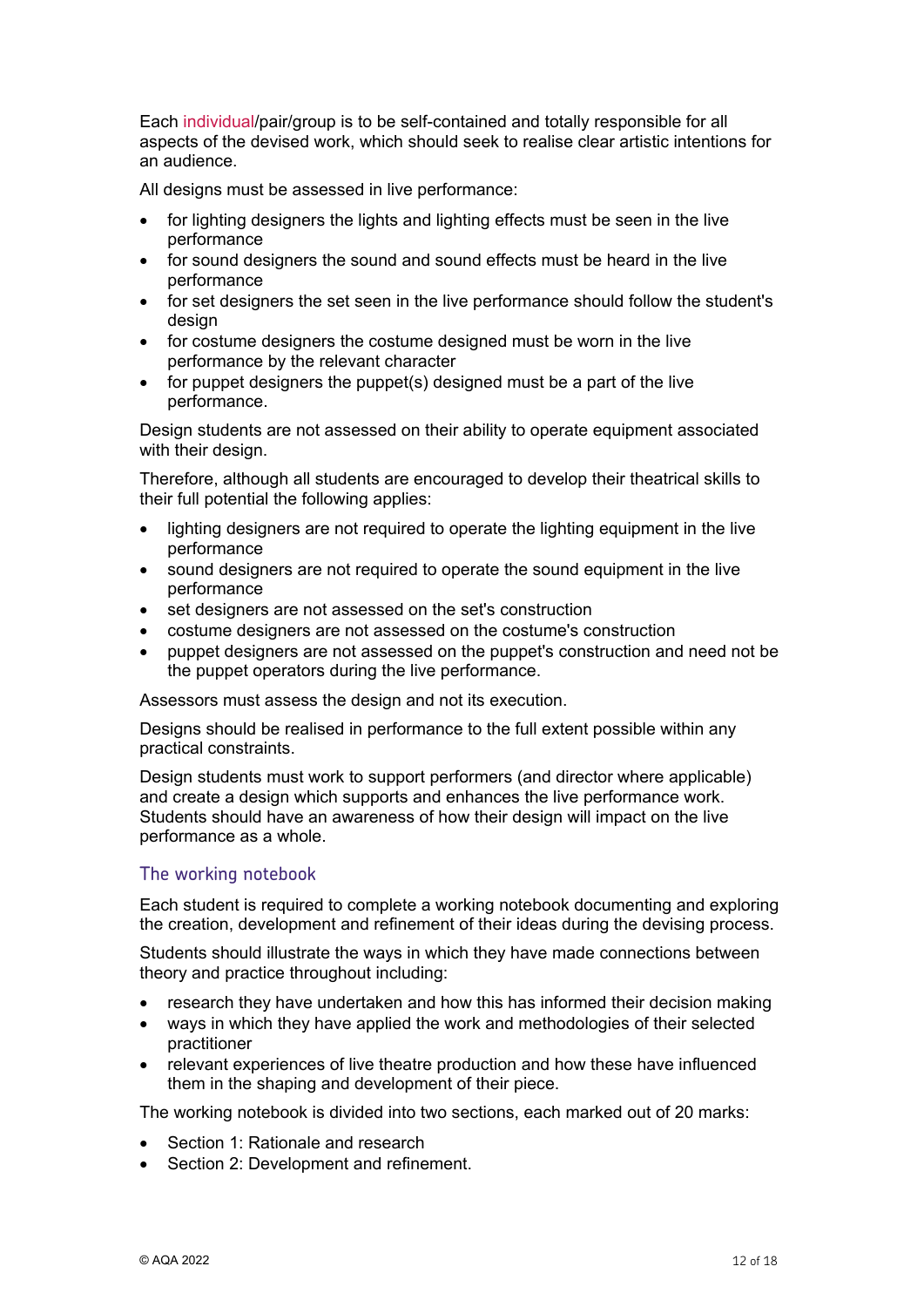### Section 1: Rationale and research

In this section students should define their inspiration for the devised piece and document their influences.

They should outline their personal dramatic aims and objectives and those agreed upon by the devising group.

Students must include:

- the rationale for their starting point
- an explanation of their dramatic influences, including the influences they have drawn from their research, their chosen practitioner and live theatre productions they have experienced
- an explanation of the stylistic and contextual factors they have taken into account
- an explanation of their individual dramatic aims and intentions, identifying the connections they have made between theory and practice
- an explanation of the dramatic aims and intentions of the piece, identifying the connections they have made between theory and practice.

#### Section 2: Development and refinement

In this section students should explain how they developed and refined their work during the devising process, reflecting on their decision making along the way.

They should demonstrate how theory has informed their practical work.

Students should contrast the outcome of the final piece with their original aims and intentions, identifying how and why these changed during the devising process.

Students must include:

- an explanation of the approach they have taken in devising the piece
- an explanation of their collaborative (for groups of 2-6 only) and independent decision making in relation to their evolving ideas, detailing how these ideas were experimented with, developed and refined during the devising process. Students should identify how these ideas connect theory and practice.
- an explanation of the decisions they have made in relation to the application of their theatrical skills, detailing how these skills were developed and refined in the context of devising
- an explanation of their final ideas for the devised performance, identifying how these ideas connect theory and practice
- a comparison of the outcome of the final devised performance with the initial aims and intentions for the piece, identifying key areas of change and how the devising process has shaped these changes.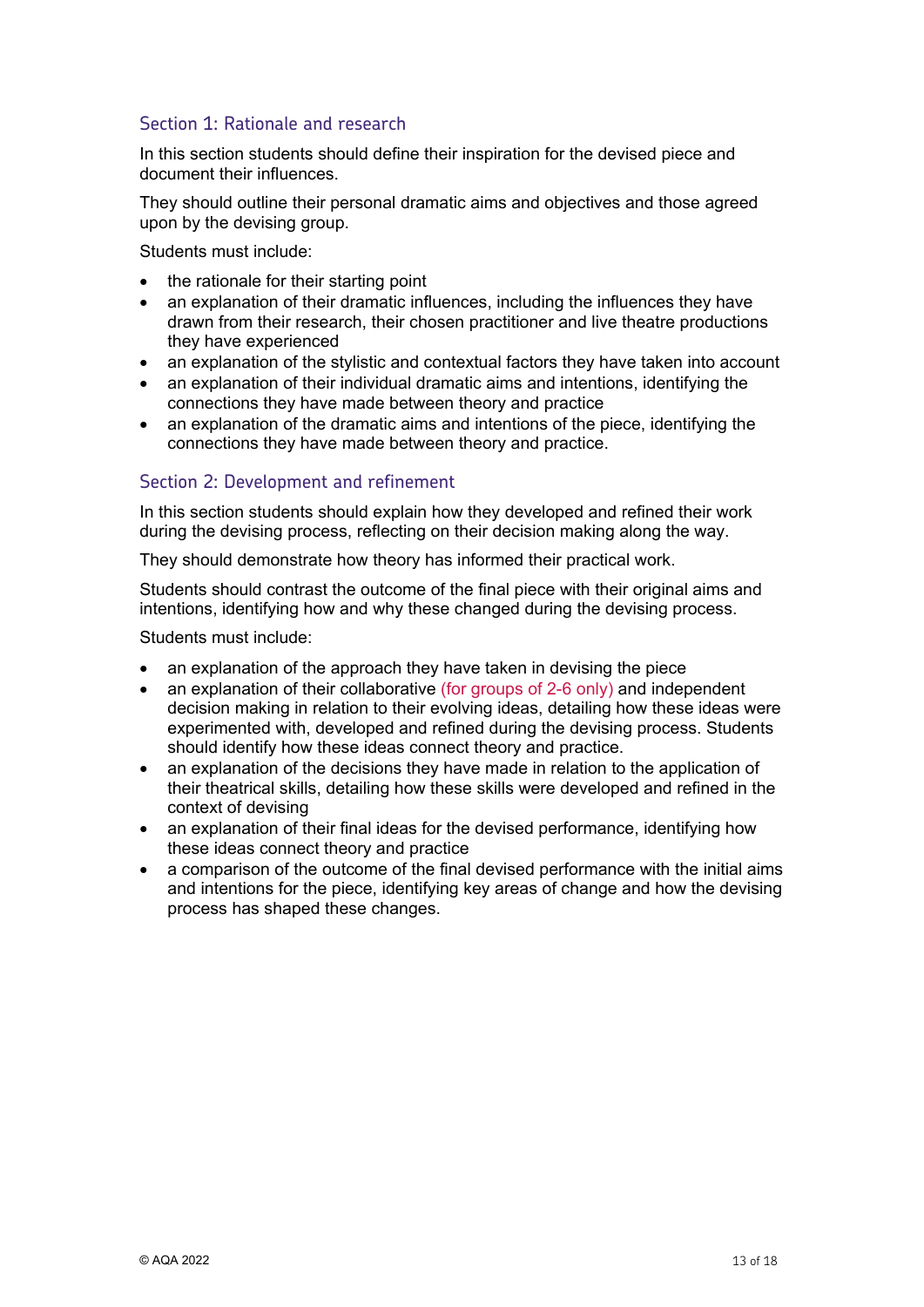## Appendix D – Conversion grid for marking the Devised performance (Component 2)

Once the teacher arrives at a mark out of 15 for the Devised performance they should use the grid below to convert that mark into a mark out of 20 that is then recorded on the Candidate Record Form.

| Teacher mark out of 15    | Converted mark out of 20 |
|---------------------------|--------------------------|
| $\pmb{0}$                 | $\pmb{0}$                |
| $\mathbf 1$               | $\mathbf{1}$             |
| $\overline{2}$            | $\mathbf{3}$             |
| $\ensuremath{\mathsf{3}}$ | $\overline{\mathbf{4}}$  |
| $\overline{4}$            | $\sqrt{5}$               |
| $\mathbf 5$               | $\overline{7}$           |
| $\,6\,$                   | $\bf 8$                  |
| $\overline{7}$            | $\boldsymbol{9}$         |
| $\bf 8$                   | 11                       |
| $\boldsymbol{9}$          | 12                       |
| 10                        | 13                       |
| 11                        | 15                       |
| 12                        | 16                       |
| 13                        | 17                       |
| 14                        | 19                       |
| 15                        | 20                       |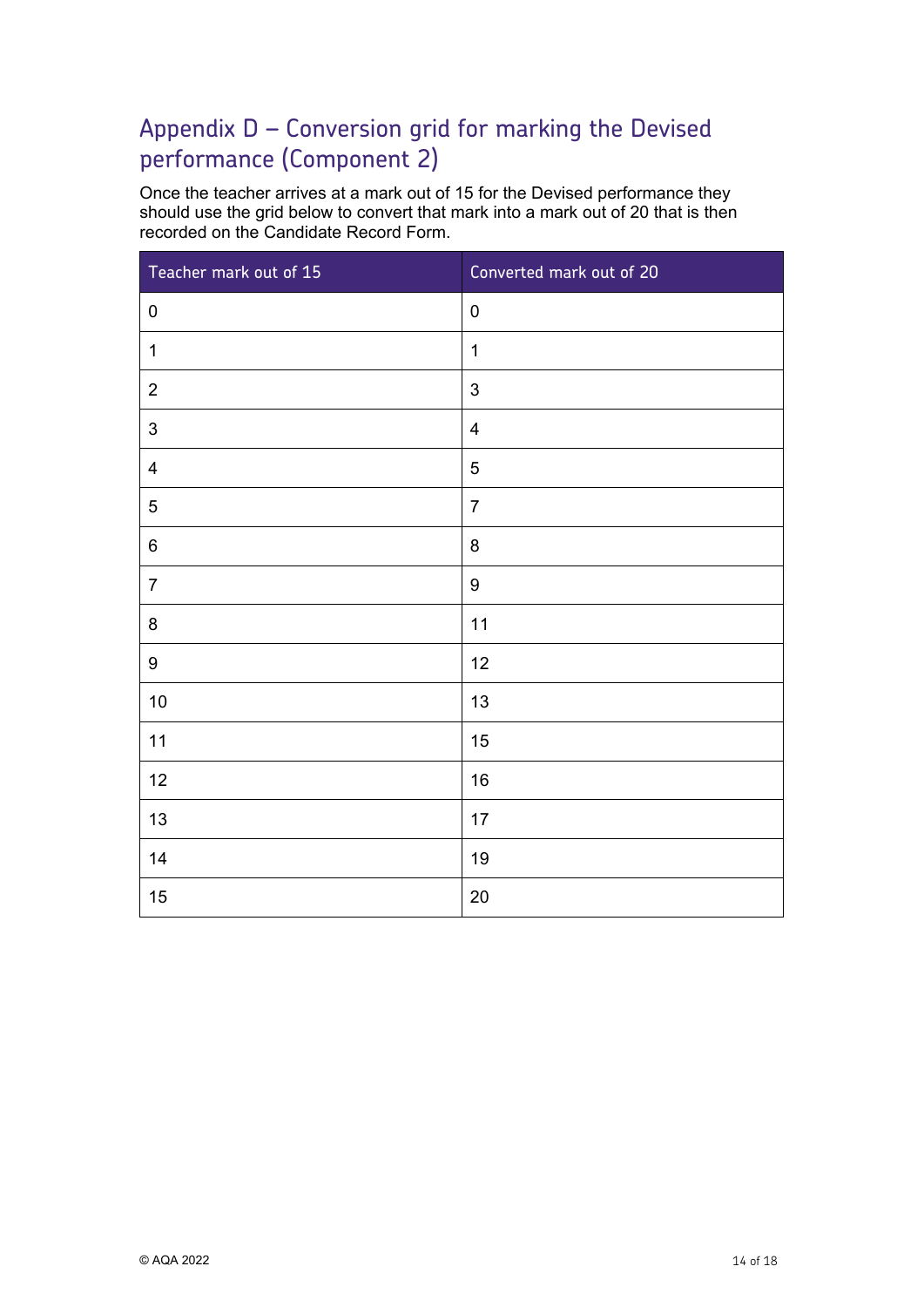### Appendix E – Frequently asked questions

#### **With the changes that have been made to the NEA, does that mean that the overall weighting of each component has changed?**

We want to reassure you that we're not changing the weightings for coursework (60% of the course). The raw mark for the Devised performance in component 2 will now be 15 marks which will then be scaled up to a mark out of 20 by the teacher, using the conversion table that can be found in Appendix D of this document. This will ensure that the normal component weightings are maintained and no student will be disadvantaged by this change.

#### **Why have you removed the 5 marks for 'Consonance of devised piece with dramatic intentions and methods of the chosen practitioner' from the Devised performance mark scheme?**

We made this amendment to the assessment of the devised performance so that any students who follow the revised regulations (monologue and/or reduced timings) aren't disadvantaged – this is because with the current restrictions, it may be more challenging for them to apply some practitioner's methods to their devised work appropriately. This includes any students who did the work while schools were closed, as well as any students who are doing the work now.

#### **Does the change in the component 2 mark scheme mean that students do not need to apply the methodologies of a practitioner?**

All students are still expected to explore practitioner techniques in their component 2 work. The research into practitioner techniques must still be fully shown in detail in the working notebook. However, as the minimum time limits has been reduced for the Devised performance, we have removed the practitioner marks (5 marks) from the Devised performance mark scheme as it may not be possible for all students to fully apply all the techniques they would have been able to within a longer performance. We still expect students to apply practitioner methods as much as possible in the Devised performance and students are able to explain what techniques they would have included in their performance in the second section of the working notebook, where it was not possible to show this fully in the Devised performance.

#### **Could you clarify exactly what is expected from students and from teachers for the working notebook in 2022?**

The only variation to the contents of the working notebook will occur where students are devising a monologue, as 'sole creator and performer', and are therefore unable to discuss their collaborative decision-making in Section 2 of the working notebook: 'Development and refinement'. They will not be penalised for this omission.

#### **For the working notebook in component 2, if students devise a monologue, is the word count different since they can't refer to collaboration?**

The criteria for assessing the working notebook are unchanged, as are the required contents of Sections 1 and 2 of the working notebook.

#### **What alterations do I need to make to the CRF?**

Updated CRFs will be available on the AQA website soon to reflect the changes for 2022. However, if you have already used the existing CRFs you can amend the marks on these to reflect the changes to the marking of the Devised performance. To do this simply remove the mark and comments you have given for 'Consonance of devised piece…' on page 5 of the CRF and use the conversion table that can be found in Appendix D of this guidance document to convert the mark out of 15 into a mark out of 20. Record this converted mark at the bottom of page 1 of the CRF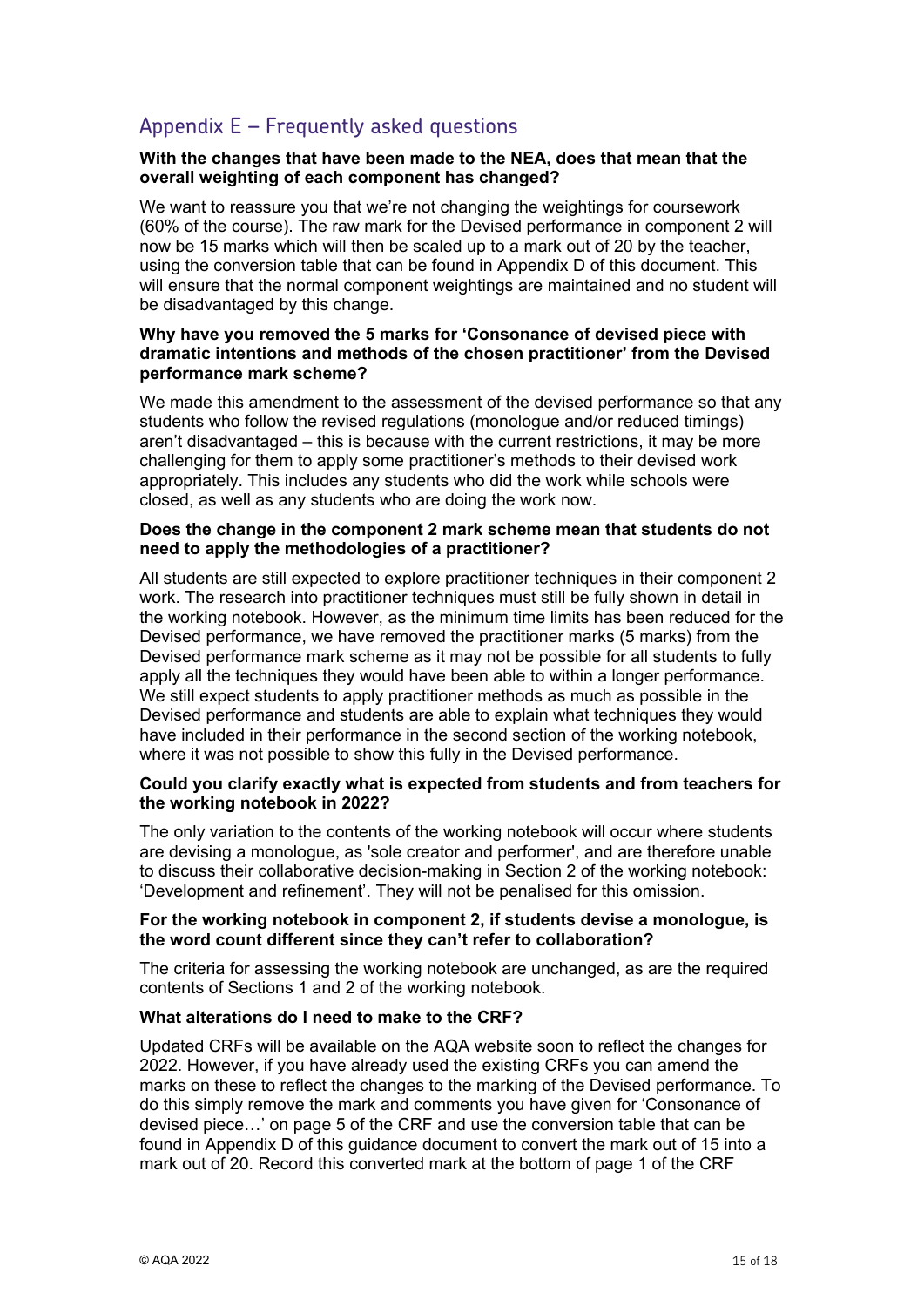('Devised performance – mark awarded') and also towards the bottom of page 5 maximum 20').

#### **What are the time limits for performances submitted in 2022?**

Please see the [changes for 2022](https://www.aqa.org.uk/subjects/drama/a-level/drama-and-theatre-7262/changes-for-2022) webpage for details of the revised minimum time limits for 2022.

If the upper limit is exceeded, the performances tend to be self-penalising as overlong performances affect the students' success in realising individual artistic intentions.

#### **Can students devise a monologue this year?**

Students can devise a monologue for the 2022 series. They are required to perform their devised piece, which should last a minimum of one and a half minutes and be no longer than five minutes. Any student may opt to devise a monologue for 2022 only. This has been primarily introduced to provide an option for students who are unable to work with a group due to Covid-19 issues (such as self-isolation). However, students who are unable to work with a group could also choose to work with a nonexaminee if circumstances allow and they do not wish to work on a monologue.

Please note, monologues can only be submitted in 2022. As things stand, monologues will not be acceptable for Component 2 in 2023 and beyond. Current Year 12 students must meet the requirements for a 'normal' year, as outlined in the specification.

**For component 2 my students' monologues will not match their working notebooks. They created full pieces last year - the final performance wasn't filmed, but they did get the notebook done. Therefore, when we alter the performances to make them Covid-safe they will no longer match the working notebooks.** 

We will accept this and we won't ask centres to re-do work in the current climate. Students will need to include a short paragraph at the end of the working notebook explaining the reasons for the differences and how/why they changed and altered their practical work.

#### **What happens if, due to Covid-19, students are unable to reference live performances they have seen in their Working notebook?**

Section A of the Working notebook requires students to reference live theatre performances that have influenced them. However, we understand many students have not been able to access these in the last year. Both live-streamed and digital performances are permitted and, as is the case with the written paper, the five year 'rule' has gone. These must be actual theatre performances and not made for film/television productions.

#### **Will students be penalised if they do 1 or 2 extracts rather than 3 for component 3, making theatre?**

Students are able to explore 1, 2 or 3 extracts for component 3, but we will mark all work that is submitted so no work that has been undertaken in Year 12 will be wasted or not considered for assessment.

#### **For the reflective report in component 3, is there any change to the word count if a student is writing about 1 or 2 extracts?**

No change has been made to the suggested length of the reflective report, as published in the specification.

There is no suggested minimum length.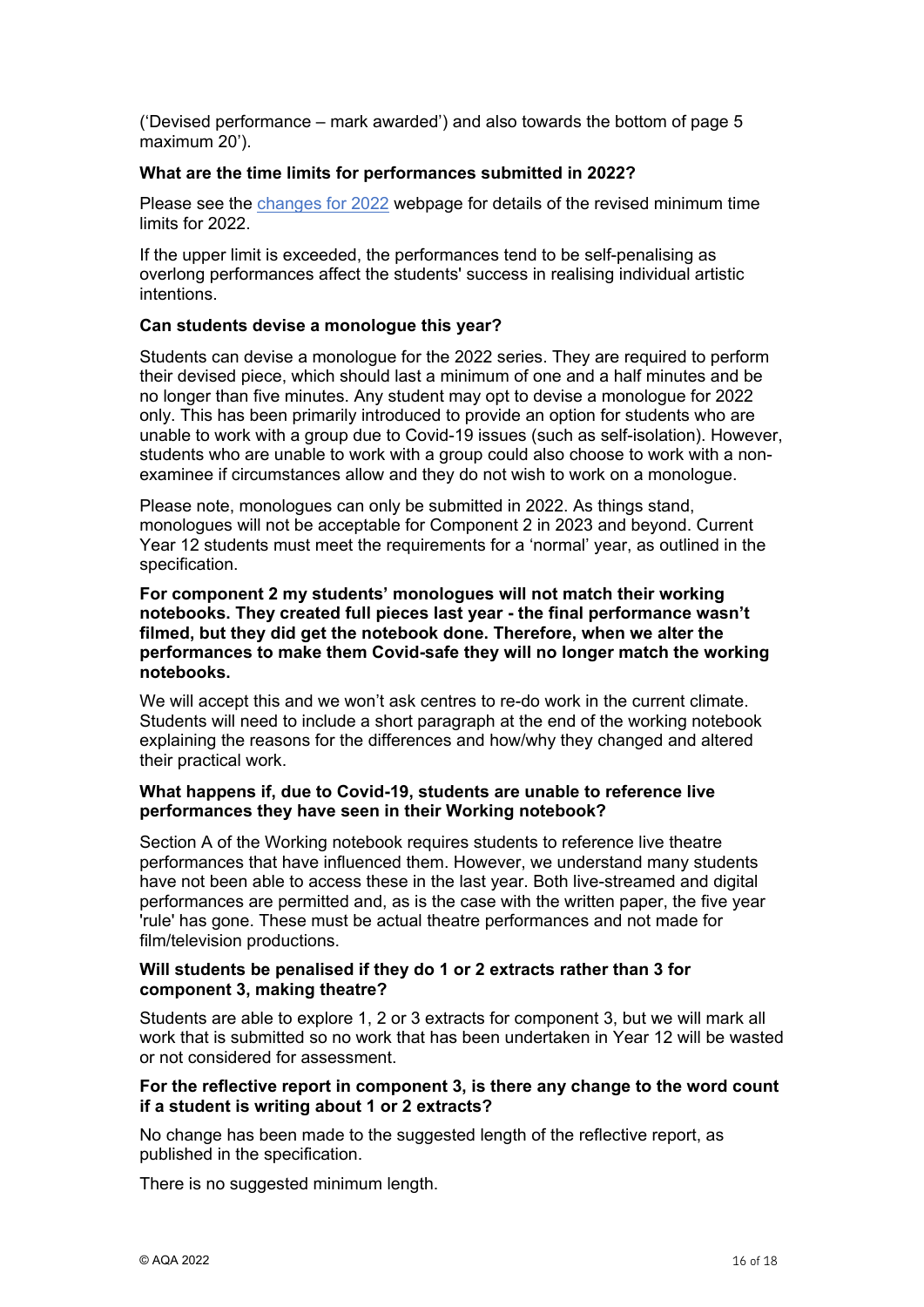There is no suggested word count for the discussion of each extract workshopped by the student(s).

The suggested length of the report is between 2,000 and 2,500 words.

The absolute maximum word allowance is 3,000 words and any evidence that exceeds 3,000 will not count towards the mark for the reflective report.

There is no penalty for submitting a reflective report that is shorter than the 'suggested length' of 2,000 to 2,500. Because there is no minimum requirement in the specification, only a total suggested length, our examiners will be aware that some students who explore 1 or 2 extracts may have shorter work than the 2,000- 2,500 suggestion and they will not be penalised.

#### **What options do I have if a student is absent in the lead up to an assessed performance?**

If a student is absent during the devising/rehearsal period, you could rearrange the assessed performance for when they return. As in previous years, it's up to you when you do the assessed performance.

If a student in a group is absent for a long time, the other students could rework their piece. If it was originally a group of two, the remaining student could opt to create a monologue if they choose – or to work with a non-examinee.

Students can write a short paragraph at the end of their Working notebooks, explaining the differences between what is seen on film and what is in the Working notebook and how/why they have changed their practical work.

Another option is for the students to offer alternative evidence, as long as this includes audio-visual recording of some acting performance. This could include recorded rehearsals or physical demonstrations of key aspects. There is more guidance on this on [our website.](https://www.aqa.org.uk/subjects/drama/a-level/drama-and-theatre-7262/assessment-resources?f.Resource+type%7C6=Notes+and+guidance)

Design students may find themselves in a situation where, due to absence, no assessed performance can be filmed. In this case, they should include one or more of the following as alternative evidence:

- prototype of product
- original and non-original photography to demonstrate either their own realised designs or effects that they would want to emulate from live theatre productions
- drawings or annotated sketches of designs
- annotates scripts to demonstrate cues and effects throughout the performance
- video or written account detailed explanation of the effects students would have wished to create and the theatrical skills/methods they would have employed in order to do so in the final live performance
- physical demonstrations, eg how costumes fit and move, sound effects, lighting effects, set design, size, shape and operation of puppets, director interacting with other members of the group, effects created by the direction.